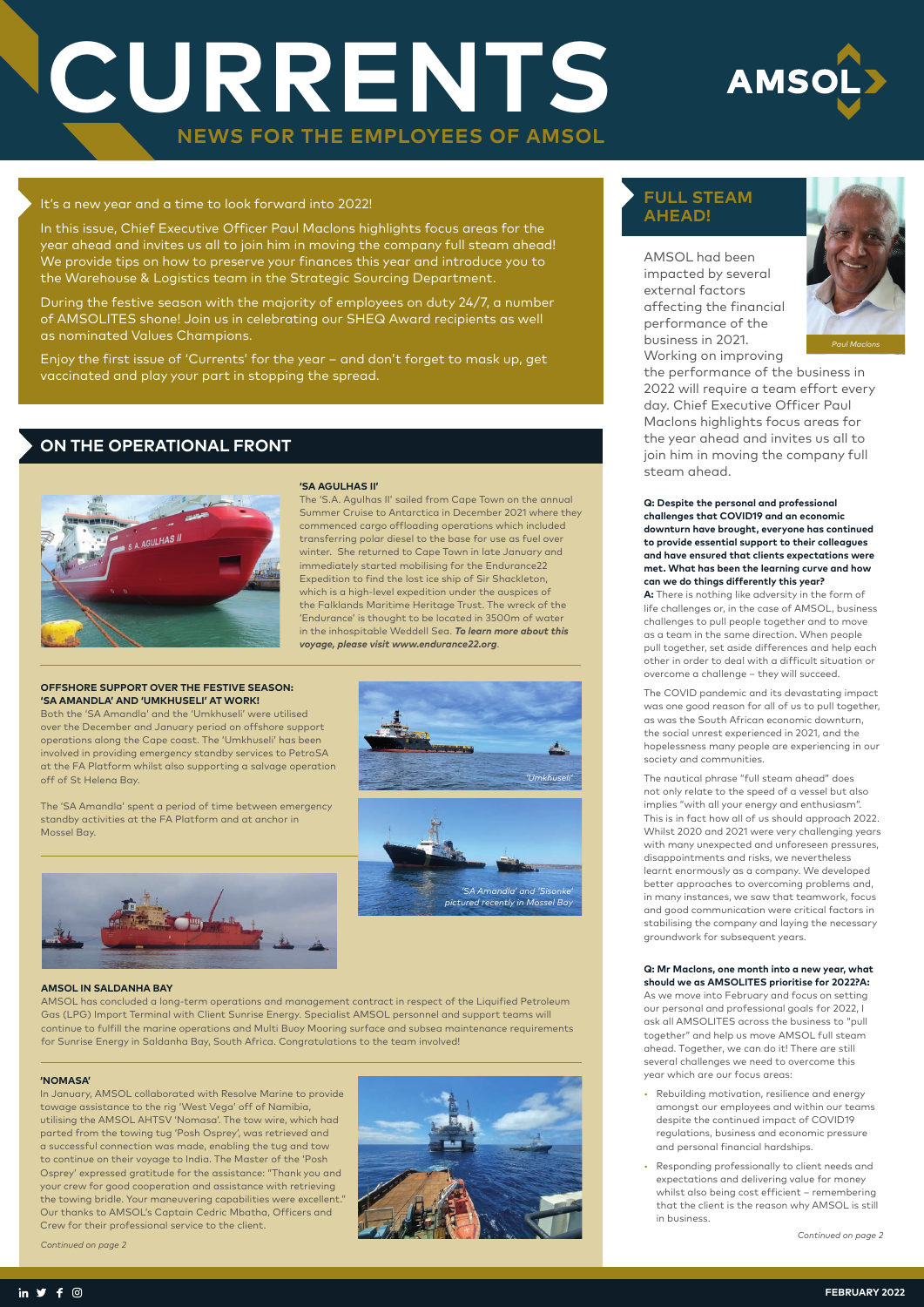

- Keeping ahead of the competition knowing what is changing in the industry and our markets and how best to secure targeted growth and business opportunities.
- Implementing improvements to important company policies and procedures to manage risk proactively.
- Focusing on how best to positively impact operational efficiency, the environment, safe work and good business practices.

**Q: We are aware that continuing to adhere to the health and safety protocols introduced in our workplaces in the year ahead to prevent the spread of COVID19 in the company and to colleagues is vital – and to ensure that our business can continue to operate without interruption in client service. We also know that COVID19 will continue to impact us all personally, including our family and friends, in the weeks and months ahead. How does each employee make sure they provide support to the company and bring their 'A Game' to the table?**

**A:** We have an opportunity to move AMSOL firmly back towards the growth trajectory that was within our reach two years ago. As we all know, this is not the task of one person. It will require each one of us believing it is possible, understanding our role in making it happen and applying our time, energy and focus on the wellbeing and growth of AMSOL rather than on any activities that will prevent us from reaching our goals. Both at sea and ashore, we can all bring our 'A-Game' to work every day – even when we do not feel like it.

I look forward to engaging with all of you in the weeks and months ahead and hearing your ideas about how you will take up the challenge.

### **FULL STEAM AHEAD!** *Continued from page 1*

#### **Q: Nomcebo – what role does Warehouse & Logistics fulfil in the business?**

**A:** Fundamentally our role is to seamlessly bridge the supply chain gap between our shorebased and sea operations. Warehouse & Logistics also plays a key role in optimising our supply chain by having a central point of receiving, storing, and consolidating shipments (equipment and goods) for our vessels. It allows for more streamlined sourcing and storing of items required thereby reducing delivery cost, the risk of delays and fostering optimal inventory purchasing for the Strategic Sourcing team.

#### **Q: What are the typical daily activities that the team is involved in?**

**A:** No day is the same in our operating environment. A normal day typically includes but is not limited to planning, collections from suppliers, receiving deliveries, dispatches to locally available vessels, suppliers and export shipment, stock management, housekeeping, issuing of PPE and reporting.

> Cape Town Warehouse team Cape Town Warehouse team<br>members: (from left) Maxwell n I own Warehouse team<br>pers: (from left) Maxwell<br>Nqayi, Reno Moulder and<br>Maxill Maxill Ngayi, Reno Moulder and<br>Maxwell Masiko

### **Q: We know that high safety, health, and environmental standards must be met and maintained in the supply chain. Can you tell us a little bit about the role of your team in supporting this?**

**A:** The warehouse and logistics activities are inherently risky due to moving elements within the environment and our team understands that if these elements are not controlled, they have the potential to cause harm not only to colleagues but to other AMSOL stakeholders. Our team adheres to all safety measures stipulated in our safety procedures. On a day-to-day basis we ensure that the vehicles and equipment we utilise are continuously inspected and serviced with housekeeping taking centre stage to avoid slips, trips, and falls. In addition, toolbox talks consistently remind us and those around us of the importance of safety. Mostly, we ensure that the team is continuously learning and improves safety in our operation through continuous training and improvement.

### **Q: Lastly, how can AMSOLITES at sea and ashore support the team in meeting their objectives?**

**A:** Think of us as your internal service provider; you tell us what you require, and we will execute for you! However, we do believe that at times better planning and better communication can be achieved. If we know about it and we know about it just in time, we will handle it for you.

### **KEEPING AMSOL MOVING!**

In supporting 24/7/365 AMSOL operations in the region, the Strategic Sourcing Department's Warehouse & Logistics team fulfils a critical role in ensuring effective storage and continuity of the supply of equipment, goods, and transportation services across the business. We recently caught up with Warehouse & Logistics Officer Nomcebo Sithole to find out more about the day-to-day operations



### **ON THE OPERATIONAL FRONT**

### **'ISIQALO'**

Master, Officers and Crew aboard the 'Isiqalo' pictured during a recent management visit to the tanker. The 'Isiqalo' operates in the Port of Durban where she delivers marine fuel on behalf of Shell.

#### **WELCOMING 2022!**

AMSOL Ghana Master, Officers and Crew aboard the tanker 'Clenston' were pleased to receive their 2022 AMSOL calendars in December and are looking forward to all that the new year brings. AMSOL Ghana provides offshore bunkering services for client GOIL.





### **GETTING VAXXED HAS GONE VIRAL!**

**As at the 25th of January, 69% of the AMSOL workforce was fully or partially vaccinated.** 

**Well done and thank you to those AMSOLITES who got vaccinated in the last month which resulted in a 6% increase in vaccinations in the last 4 weeks.**

**50% 40% 30% 20% 10%**





**Please contact the Crewing Department for assistance in scheduling your vaccination.**

in  $\vee$  f  $\odot$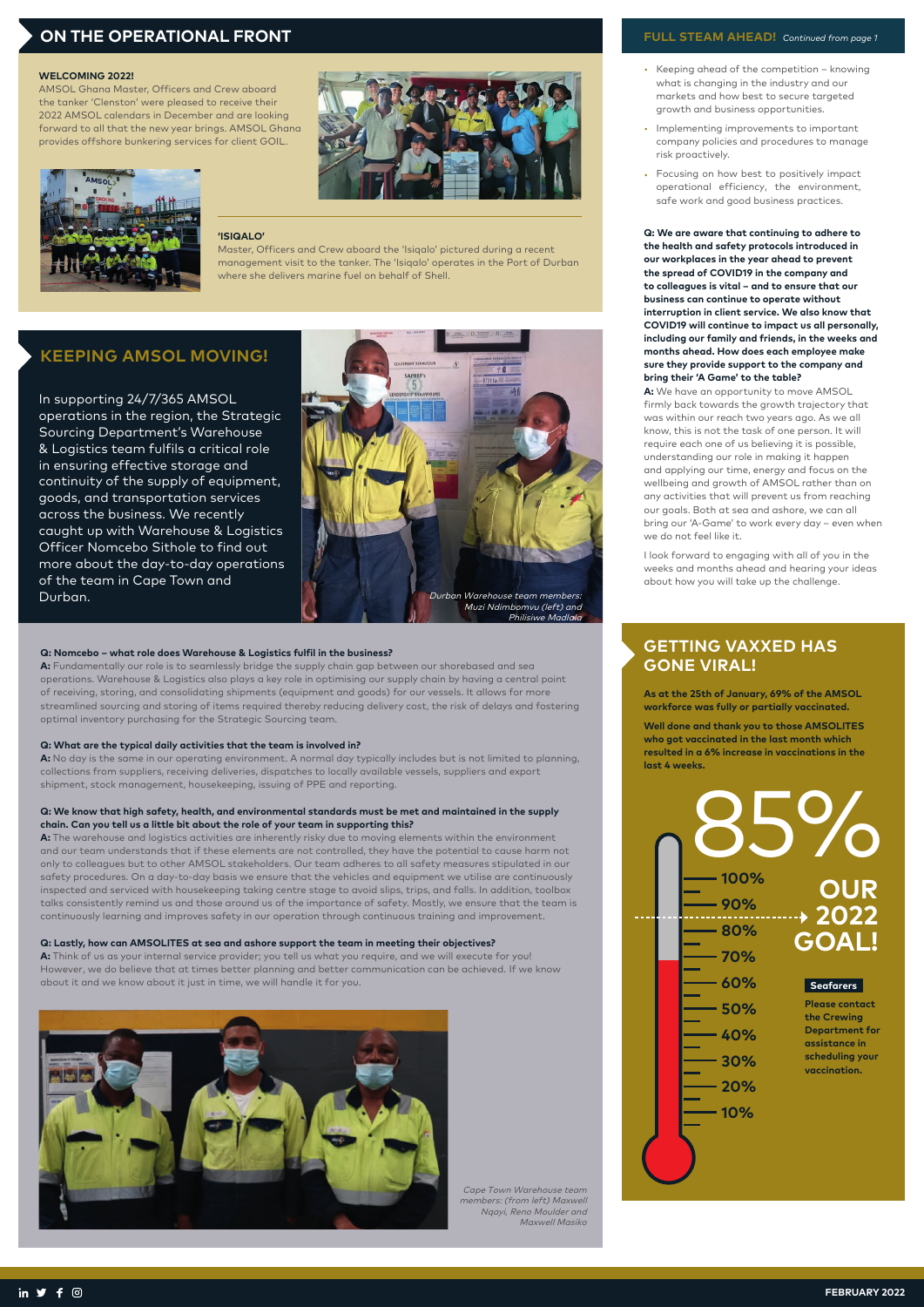We would like to take this opportunity to provide some useful tips on how to make the best of your current financial position. We've compiled some pointers so that you can take better control of your banking and budgeting needs during these challenging times.

### **1. KNOW YOUR EXPENSES**

Now is the time to get a clear view of your monthly expenses and spending habits and how these may need to change.

### **Create a new, adjusted budget that factors in your current situation**

• If necessary, reduce your budget on luxuries and refocus on essentials like repayments of loans, groceries, transport/petrol and savings.

### **Begin a financial 'to-you' list**

• A financial 'to-you' list will prioritise those actions that will bring you closer to your most inspiring financial goals. For example, your financial 'toyou' list could say, "Move closer to my goal of saving enough money so I can pay university fees". Conversely, it could contain affirmations such as: "Move closer to paying off my debt by speaking to my financial planner", or "Provide for my family by updating my will".

### **Cancel all non-essential expenses**

### **HR**@ **TIPS TO PROTECT YOUR FINANCES DURING UNCERTAIN TIMES**

- Look at debit orders and auto-renewing subscriptions you may have and assess whether there are any nonessential expenses you will be able to cut back on.
- Make sure to check the T&Cs to check for any cancellation clauses or penalties before you hit pause.

### **2. COMMUNICATE WITH CREDITORS WHEN YOU CAN'T PAY**

As most household incomes are under pressure, you may be worrying about how you can pay your bills, including your home loan and credit card repayments. You may even have to prioritise which bills you can pay and which obligations you may not be able to meet.

### **Contact your creditors first to make a payment arrangement:**

- 
- If you're worried that you may not be able to pay some bills, like your credit card payment as an example, then contact the provider, instead of simply not paying.
- Communicate with them to see if they can adjust your repayment plan.

### **3. SAVE WHERE YOU CAN**

As your spending habits change, you will probably be cutting back in areas if you haven't done so already, like entertainment for the family, clothes shopping or visiting the hair stylist. You may even start shopping for groceries online to find better deals, consider secondhand items where possible and sell off things around the home you no longer need.

We appreciate the significant commitment shown by AMSOLITES across the company achieving Long Service milestones in the next two months.

Try and focus on building emergency savings where you can.

### **4. BE VIGILANT AT ALL TIMES**

During trying times, criminals take advantage of the chaos and confusion, often using scare tactics to fool you into sharing sensitive information.

Act to protect your personal data and avoid becoming a victim of cyber-attacks or phishing scams.

### **Here are some steps you can take to secure your personal bank accounts:**

Toufiq Lotters February

- Never disclose security details (such as your PIN or full password)
- Don't assume a text, phone call or email claiming to be from your bank is genuine. If you're not sure, contact your Banker directly
- Create secure passwords that contain a combination of letters, numbers and characters
- Never give your PIN to anybody via telephone, e-mail or messenger
- Don't use public computers to do your online banking
- Always make sure your anti-virus software is up-to-date.

• Michelle Matino **March** 

### At AMSOL

everyone has a role to play in building the AMSOL brand, attracting new business and growing our

company and now more than ever we need "All Hands on Deck"! Visitors to AMSOL's Durban office will be familiar with the welcoming faces of Millicent Gumede and Promise Mkhize, who provide an efficient receptionist function when not providing office support services.



**Promise**, above right joined the company on the 15th of January 2020. She mostly enjoys working as a part of the Durban team and is self-driven, preferring not to be told what to do. Her biggest highlight is that she has learnt so many new things and has opportunities to acquire new skills and knowledge every day. She also enjoys interacting with clients.

**Millicent** joined the company back in 2011 and is a familiar member of the team, having worked at AMSOL for nearly 11 years. Working with people and helping where she can have been her biggest highlights, and she is a role model to many. She enjoys being involved in working with different departments, especially Finance & Administration.



### **CELEBRATING MILESTONES**

Creating a pool of skilled and talented individuals within the maritime sector is a priority at AMSOL.

### **Sakhumzi Ngqakatha**  recently obtained his 'Certificate of Competency' – Officer of the Navigational Watch (Unlimited). Congratulations, Sakhumzi!



### **SHEQ AWARDS: AMSOLITES LEADING BY EXAMPLE**

Congratulations to Captain William Lara on board the tanker 'Clenston' who has been nominated as a safety and health leader in the business!



Captain Lara has displayed outstanding resilience throughout his tenure onboard the 'Clenston', operating out of Ghana, despite the many challenges he and his crew had to tackle during contract commencement. He displayed

commitment to learning AMSOL's policies and procedures and played an integral role in improving SHEQ culture onboard; promptly attending to office requests to the best of his ability. He has been a great addition to the Fuel Logistics & Transportation Fleet!

### **LONG SERVICE AWARDS**

• Orlando February February

• Colin Daries

February

• Clayton Seale February

### **10 YEARS**

### **15 YEARS**

## **20 YEARS**

Avoid making rash financial decisions, which could have an impact on your finances later down the line.

**Should you require assistance regarding your finances, our Employee Wellness Provider – LifeEHS – is just a telephone call (Tollfree Number 0800 004 770) or SMS (31581) away. They offer a financial planning and advice service on budgeting.**

Write down your top three personal financial goals that will improve your life and put plans in place to accomplish them. Don't forget to reach out to your

financial planner or advisor for ideas that will inspire you to reach your financial 'to-you' goals.

# **JOIN OUR CHALLENGE!**





### **25 YEARS**

## • Mario Daniels

February